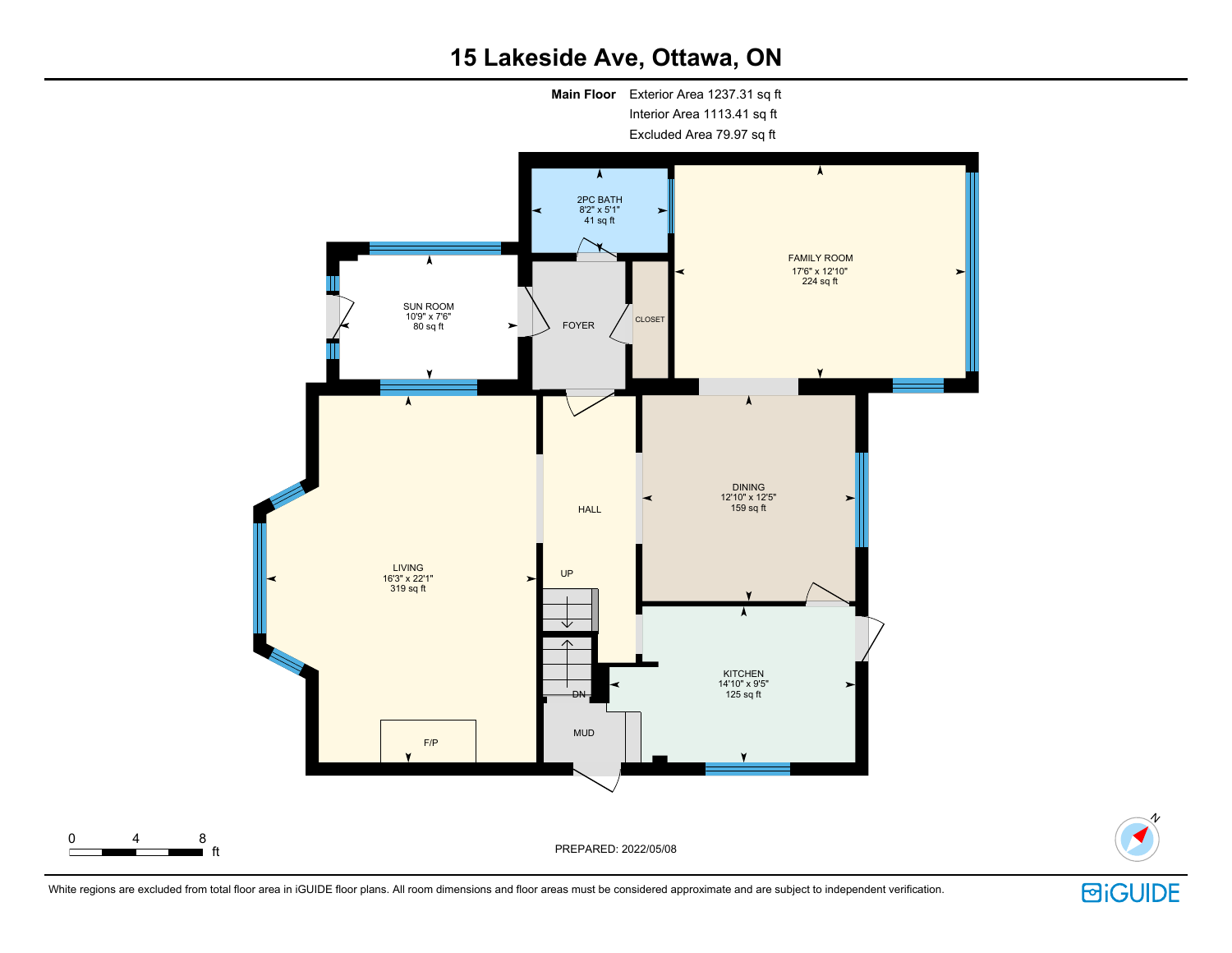## 15 Lakeside Ave, Ottawa, ON



**回iGUIDE** 

N